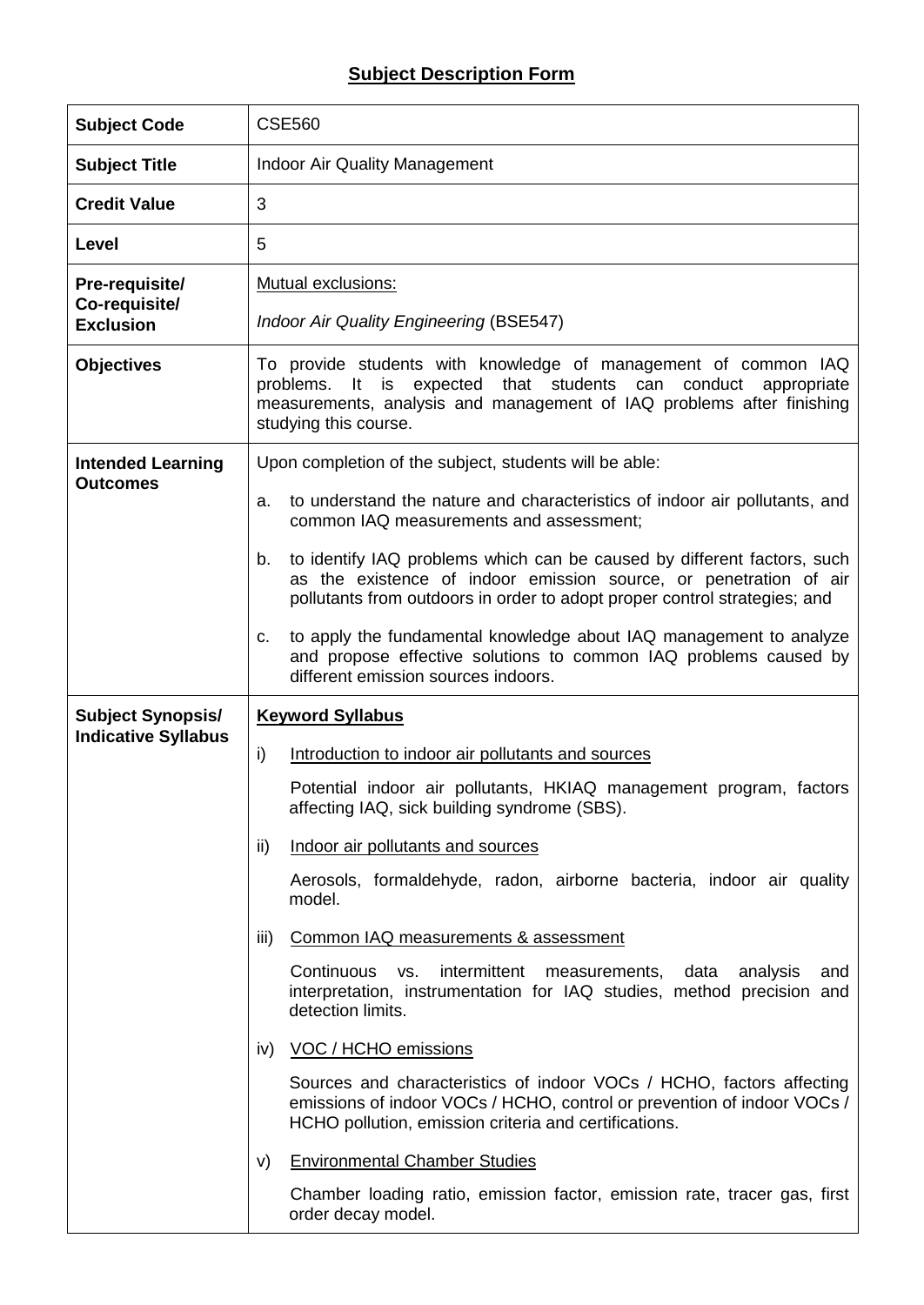|                                                                                           | vi) IAQ control technology                                                                                                                                                                                                                                                                                                                                   |      |            |                                                                                      |            |  |  |  |  |
|-------------------------------------------------------------------------------------------|--------------------------------------------------------------------------------------------------------------------------------------------------------------------------------------------------------------------------------------------------------------------------------------------------------------------------------------------------------------|------|------------|--------------------------------------------------------------------------------------|------------|--|--|--|--|
|                                                                                           | Source controls, mitigation measures, particulate removal, gaseous<br>pollutant removal.                                                                                                                                                                                                                                                                     |      |            |                                                                                      |            |  |  |  |  |
|                                                                                           | vii) Indoor odour                                                                                                                                                                                                                                                                                                                                            |      |            |                                                                                      |            |  |  |  |  |
|                                                                                           | Odour characteristics, odour measurement, sampling of source odour<br>emissions, dynamic dilution olfactometry test.                                                                                                                                                                                                                                         |      |            |                                                                                      |            |  |  |  |  |
| <b>Teaching/Learning</b><br>Methodology                                                   | A series of lectures will be given to introduce the principles of IAQ<br>management. The lectures will cover indoor air pollutants and sources, indoor<br>air pollutants measurements and IAQ control technology. Simultaneously, two<br>assignments should be finished by students in order to fully capture the main<br>contents of air pollution control. |      |            |                                                                                      |            |  |  |  |  |
|                                                                                           | Tutorials will provide a platform for students to solve any problems relating to<br>the contents of the lecture.                                                                                                                                                                                                                                             |      |            |                                                                                      |            |  |  |  |  |
|                                                                                           | Laboratory works will provide students with opportunities to carry out real<br>experimental for monitoring various air pollutants.                                                                                                                                                                                                                           |      |            |                                                                                      |            |  |  |  |  |
|                                                                                           | Case study includes preparation of presentation and report. Students should<br>make critical literature reviews cooperatively about indoor air pollution cases.                                                                                                                                                                                              |      |            |                                                                                      |            |  |  |  |  |
| <b>Assessment</b>                                                                         |                                                                                                                                                                                                                                                                                                                                                              |      |            |                                                                                      |            |  |  |  |  |
| <b>Methods in</b><br><b>Alignment with</b><br><b>Intended Learning</b><br><b>Outcomes</b> | $\%$<br>Specific assessment<br>methods/tasks<br>weighting                                                                                                                                                                                                                                                                                                    |      |            | Intended subject learning outcomes<br>to be assessed (Please tick as<br>appropriate) |            |  |  |  |  |
|                                                                                           |                                                                                                                                                                                                                                                                                                                                                              |      | а.         | b.                                                                                   | c.         |  |  |  |  |
|                                                                                           | 1.<br>Continuous<br>Assessment                                                                                                                                                                                                                                                                                                                               | 30%  | $\sqrt{ }$ | $\sqrt{}$                                                                            | $\sqrt{}$  |  |  |  |  |
|                                                                                           | Written<br>2.<br>Examination                                                                                                                                                                                                                                                                                                                                 | 70%  | $\sqrt{ }$ | $\sqrt{ }$                                                                           | $\sqrt{ }$ |  |  |  |  |
|                                                                                           |                                                                                                                                                                                                                                                                                                                                                              |      |            |                                                                                      |            |  |  |  |  |
|                                                                                           | Total                                                                                                                                                                                                                                                                                                                                                        | 100% |            |                                                                                      |            |  |  |  |  |